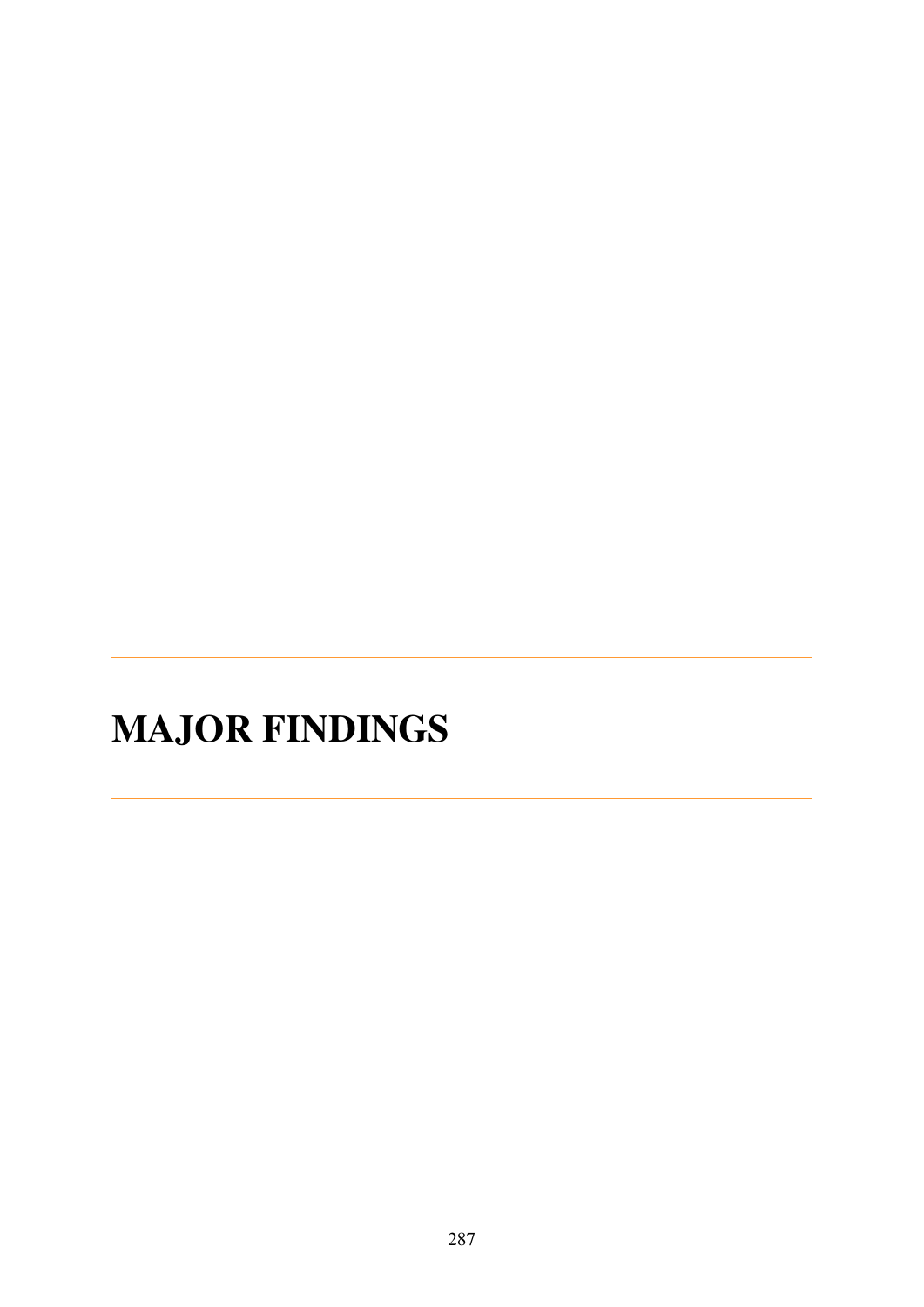The south-western part of Sundarban is remarkable for its various contrasting features, which include its diverse geomorphology, dense human population, interplay of estuarine and tidal systems, and significant mangrove forest interspersed with reclaimed lands. The diverse geomorphology is the result of the interplay of the Hooghly estuarine system, the complex tidal environment, the monsoonal rainfall, coupled with vast sediment load and resultant siltation in many of the estuarine streams. However, the physiography of this region is undergoing changes due to human pressure and the ongoing climate change.

Two islands in this region are selected for the study of the geomorphology and associated ecological characteristics, the Henry's island and the Patibania island. The two islands are selected for their strikingly different characteristics, which enable the pair to serve as a microcosm of the larger south-western Sundarban region. The reserve forest of the Patibania island reflects the characteristics of the natural growth of mangroves in this region with minimal or nonexistent human interference, while the inhabited Henry's island provides a study area for the effects of human influence on the geomorphology and mangrove ecology. The location of the Patibania island next to the Muriganga river (a distributary of the Hooghly river) provides it with relatively more freshwater inflow, whereas the north-south layout of this island makes it susceptible to longshore tidal currents. On the other hand, the Saptamukhi river flowing next to the Henry's island, has no source of freshwater and is only tidally fed. The shape of the Henry's island makes it sensitive to the cross-shore tidal action, resulting in the formation of wide tidal flats and beaches.

The geomorphic settings of these two coastal islands are investigated. The coastal settings are studied separately along with investing the potential consequences of sea level rise. The physiography of the islands is studied along with the hydrological characteristics and their effects on the mangroves. Finally, potential for sustainable development and coastal resource management in this region are analyzed. Extensive field investigation data are collected with other sources of data consisting of satellite imagery, digital elevation models and meteorological data are used to arrive at the inferences related to this research work. The major findings are given below in accordance with the chapter sequence.

• The relatively small areas of the two islands contain a disproportionately diverse collection of geomorphic settings. These geomorphic settings are described in [Chapter 2.](#page--1-0) The diversity of the geomorphic settings of the two islands points toward the geomorphic complexity of the south-western Sundarban. It is also found that the natural hydrological